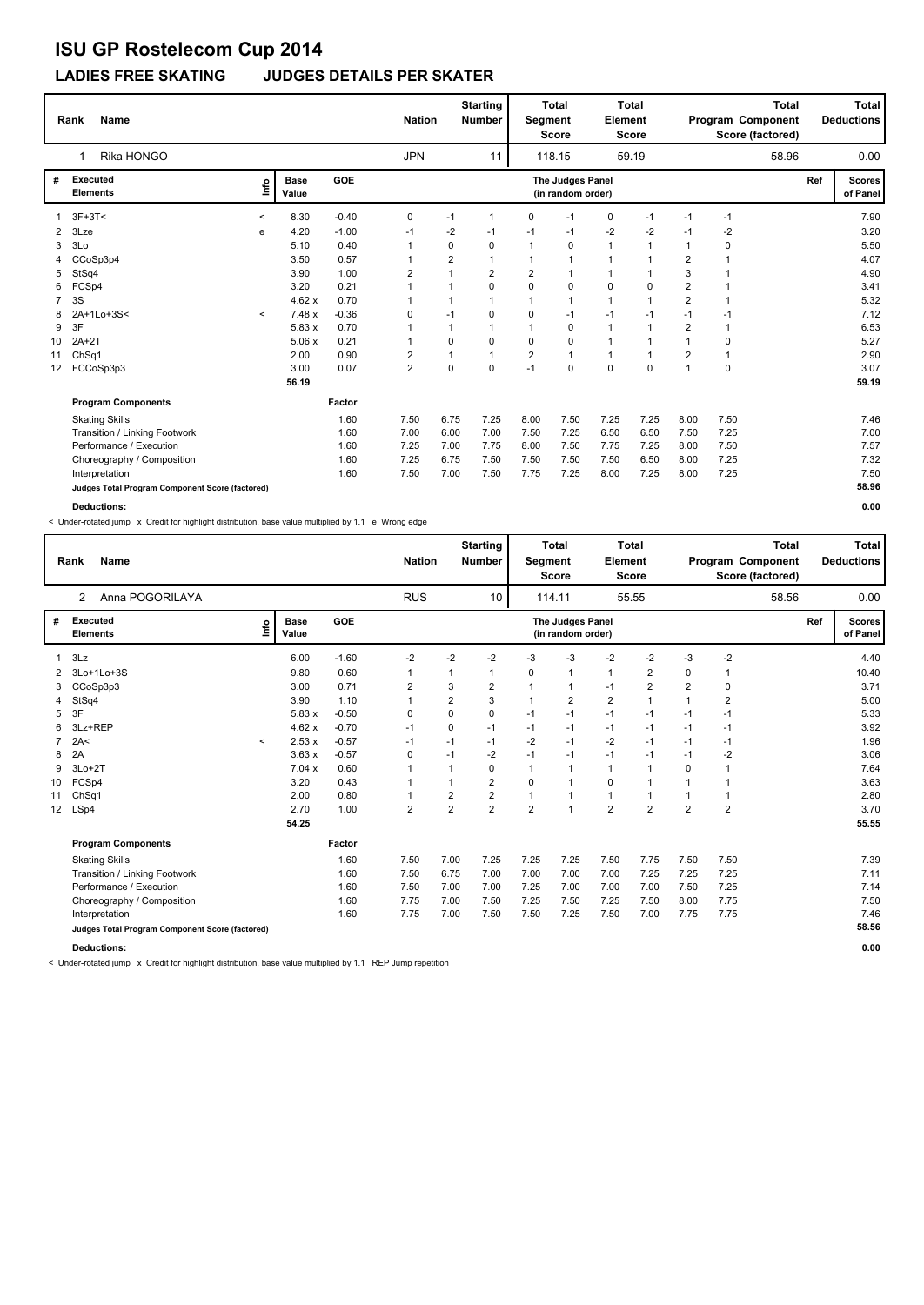### **LADIES FREE SKATING JUDGES DETAILS PER SKATER**

|                | <b>Name</b><br>Rank                             |              |                      |         | <b>Nation</b> |                | <b>Starting</b><br><b>Number</b> | Segment        | <b>Total</b><br><b>Score</b>          | Element        | <b>Total</b><br><b>Score</b> |                | <b>Total</b><br>Program Component<br>Score (factored) |     | Total<br><b>Deductions</b> |
|----------------|-------------------------------------------------|--------------|----------------------|---------|---------------|----------------|----------------------------------|----------------|---------------------------------------|----------------|------------------------------|----------------|-------------------------------------------------------|-----|----------------------------|
|                | <b>Alaine CHARTRAND</b><br>3                    |              |                      |         | CAN           |                | 12                               |                | 110.82                                |                | 53.10                        |                | 57.72                                                 |     | 0.00                       |
| #              | <b>Executed</b><br><b>Elements</b>              | ١nf٥         | <b>Base</b><br>Value | GOE     |               |                |                                  |                | The Judges Panel<br>(in random order) |                |                              |                |                                                       | Ref | <b>Scores</b><br>of Panel  |
|                | 3Lz+1Lo<+3S<                                    | $\,<\,$      | 9.40                 | $-1.40$ | $-1$          | $-3$           | -3                               | -2             | -2                                    | $-2$           | $-2$                         | -2             | $-1$                                                  |     | 8.00                       |
| $\overline{2}$ | 3Fe                                             | e            | 3.70                 | $-0.80$ | -2            | $-1$           | $-2$                             | $-1$           | $-1$                                  | $-1$           | $-1$                         | 0              | $-1$                                                  |     | 2.90                       |
| 3              | 3Lo                                             |              | 5.10                 | $-0.60$ | 0             | $-1$           | $-1$                             | $-1$           | 0                                     | $-2$           | $-1$                         | $\Omega$       | $-2$                                                  |     | 4.50                       |
| 4              | FCSSp4                                          |              | 3.00                 | 0.64    | 1             | $\overline{2}$ | $\overline{1}$                   | $\overline{2}$ | $\overline{2}$                        | $\mathbf{1}$   | 1                            |                | 1                                                     |     | 3.64                       |
| 5              | FCCoSp3p3                                       |              | 3.00                 | 0.64    | 2             | 1              |                                  | $\overline{1}$ | $\overline{2}$                        | 1              | $\overline{2}$               | $\mathbf 0$    |                                                       |     | 3.64                       |
| 6              | StSq3                                           |              | 3.30                 | 0.79    | 2             | 1              | $\mathbf{1}$                     | $\overline{2}$ | $\overline{2}$                        | $\overline{2}$ | $\overline{2}$               |                | 1                                                     |     | 4.09                       |
|                | $2A+3T<$                                        | $\prec$      | 6.93x                | $-0.79$ | $-1$          | $-2$           | $-2$                             | -3             | $-1$                                  | $-1$           | $-2$                         | $-2$           | $-1$                                                  |     | 6.14                       |
| 8              | 3Lz                                             |              | 6.60x                | $-1.10$ | $-1$          | $-2$           | $-1$                             | $-2$           | $-1$                                  | $-2$           | $-3$                         | $-2$           | 0                                                     |     | 5.50                       |
| 9              | 3Lo<+2T                                         | $\checkmark$ | 5.39 x               | $-1.60$ | $-2$          | $-1$           | $-1$                             | -3             | $-2$                                  | $-3$           | $-3$                         | $-3$           | $-2$                                                  |     | 3.79                       |
| 10             | ChSq1                                           |              | 2.00                 | 0.70    |               | 1              | $\mathbf{1}$                     | $\overline{2}$ | $\overline{1}$                        | 1              | 1                            | $\Omega$       | 1                                                     |     | 2.70                       |
| 11             | 2A                                              |              | 3.63x                | 0.36    |               | 0              | $\mathbf{1}$                     | 1              | $\overline{2}$                        | 1              | 0                            | $\mathbf 0$    | 1                                                     |     | 3.99                       |
| 12             | CCoSp3p4                                        |              | 3.50                 | 0.71    | 2             | 1              | $\overline{2}$                   | $\overline{1}$ | $\overline{1}$                        | $\overline{1}$ | $\overline{2}$               | $\overline{1}$ | $\overline{2}$                                        |     | 4.21                       |
|                |                                                 |              | 55.55                |         |               |                |                                  |                |                                       |                |                              |                |                                                       |     | 53.10                      |
|                | <b>Program Components</b>                       |              |                      | Factor  |               |                |                                  |                |                                       |                |                              |                |                                                       |     |                            |
|                | <b>Skating Skills</b>                           |              |                      | 1.60    | 7.25          | 7.50           | 6.75                             | 7.50           | 7.50                                  | 7.00           | 7.00                         | 7.50           | 7.25                                                  |     | 7.29                       |
|                | <b>Transition / Linking Footwork</b>            |              |                      | 1.60    | 6.50          | 7.25           | 6.25                             | 7.25           | 7.25                                  | 7.25           | 6.50                         | 7.25           | 7.00                                                  |     | 7.00                       |
|                | Performance / Execution                         |              |                      | 1.60    | 7.50          | 7.50           | 6.50                             | 7.25           | 7.25                                  | 7.50           | 6.50                         | 7.50           | 7.00                                                  |     | 7.21                       |
|                | Choreography / Composition                      |              |                      | 1.60    | 6.75          | 7.50           | 6.50                             | 7.50           | 7.50                                  | 8.00           | 6.75                         | 7.75           | 7.25                                                  |     | 7.29                       |
|                | Interpretation                                  |              |                      | 1.60    | 7.50          | 7.25           | 6.75                             | 7.75           | 7.50                                  | 7.50           | 6.75                         | 7.50           | 7.00                                                  |     | 7.29                       |
|                | Judges Total Program Component Score (factored) |              |                      |         |               |                |                                  |                |                                       |                |                              |                |                                                       |     | 57.72                      |
|                | <b>Deductions:</b>                              |              |                      |         |               |                |                                  |                |                                       |                |                              |                |                                                       |     | 0.00                       |

< Under-rotated jump x Credit for highlight distribution, base value multiplied by 1.1 e Wrong edge

|    | <b>Name</b><br>Rank                             |              |                      |            | <b>Nation</b>  |      | <b>Starting</b><br><b>Number</b> | Segment        | Total<br><b>Score</b>                 | Element      | <b>Total</b><br><b>Score</b> |                | <b>Total</b><br>Program Component<br>Score (factored) |     | Total<br><b>Deductions</b> |
|----|-------------------------------------------------|--------------|----------------------|------------|----------------|------|----------------------------------|----------------|---------------------------------------|--------------|------------------------------|----------------|-------------------------------------------------------|-----|----------------------------|
|    | So Youn PARK<br>4                               |              |                      |            | <b>KOR</b>     |      | 6                                |                | 109.53                                |              | 56.57                        |                | 52.96                                                 |     | 0.00                       |
| #  | Executed<br><b>Elements</b>                     | lnfo         | <b>Base</b><br>Value | <b>GOE</b> |                |      |                                  |                | The Judges Panel<br>(in random order) |              |                              |                |                                                       | Ref | <b>Scores</b><br>of Panel  |
| 1  | 3Lz                                             |              | 6.00                 | 0.50       | $\overline{2}$ |      | 0                                |                | 1                                     | 0            | $\mathbf{1}$                 | $\mathbf{1}$   | $\pmb{0}$                                             |     | 6.50                       |
| 2  | $3S+2T$                                         |              | 5.50                 | 0.50       |                |      | 1                                | 0              | 1                                     | $\mathbf{1}$ | 0                            | 0              |                                                       |     | 6.00                       |
| 3  | 3F                                              |              | 5.30                 | 0.00       | $\mathbf 1$    | 0    | 0                                | 0              | 0                                     | 0            | 0                            | $\Omega$       | $\mathbf 0$                                           |     | 5.30                       |
| 4  | FCSp4                                           |              | 3.20                 | 0.07       | $\mathbf 0$    |      | 0                                | 0              | 0                                     | 0            | $-1$                         | 0              |                                                       |     | 3.27                       |
| 5  | StSq3                                           |              | 3.30                 | 0.50       | $\mathbf 1$    |      | 1                                | 1              | $\mathbf{1}$                          | $\mathbf{1}$ | $\mathbf{1}$                 | 1              |                                                       |     | 3.80                       |
| 6  | 3S+2T+2Lo                                       |              | 8.03x                | 0.30       | $\mathbf 1$    | 0    | 1                                | 0              | 1                                     | 0            | 0                            | 0              | -1                                                    |     | 8.33                       |
| 7  | 3Lo<                                            | $\prec$      | 3.96x                | $-1.70$    | $-3$           | $-2$ | $-2$                             | $-2$           | -3                                    | $-3$         | $-2$                         | $-3$           | $-2$                                                  |     | 2.26                       |
| 8  | $2A+3T$                                         |              | 8.14x                | 0.90       | $\overline{2}$ |      | $\overline{2}$                   | 1              | 1                                     | $\mathbf 0$  | $\overline{2}$               | $\mathbf{1}$   |                                                       |     | 9.04                       |
| 9  | LSp4                                            |              | 2.70                 | 0.50       |                |      |                                  |                | $\mathbf{1}$                          | $\mathbf{1}$ | 1                            | 1              | $\overline{2}$                                        |     | 3.20                       |
| 10 | Ch <sub>Sq1</sub>                               |              | 2.00                 | 0.70       |                | 0    |                                  | $\overline{2}$ | 1                                     | $\mathbf{1}$ | $\Omega$                     | $\overline{2}$ |                                                       |     | 2.70                       |
| 11 | 2A<                                             | $\checkmark$ | 2.53x                | $-0.36$    | -1             | $-1$ | $-1$                             | 0              | $-1$                                  | $-1$         | 0                            | $\mathbf 0$    | $-1$                                                  |     | 2.17                       |
| 12 | CCoSp3p4                                        |              | 3.50                 | 0.50       | $\mathbf{1}$   | 1    | $\mathbf{1}$                     | 1              | $\overline{1}$                        | $\mathbf{1}$ | $\overline{1}$               | $\overline{1}$ | $\overline{2}$                                        |     | 4.00                       |
|    |                                                 |              | 54.16                |            |                |      |                                  |                |                                       |              |                              |                |                                                       |     | 56.57                      |
|    | <b>Program Components</b>                       |              |                      | Factor     |                |      |                                  |                |                                       |              |                              |                |                                                       |     |                            |
|    | <b>Skating Skills</b>                           |              |                      | 1.60       | 7.50           | 6.50 | 6.50                             | 6.75           | 6.75                                  | 7.00         | 6.00                         | 6.75           | 6.75                                                  |     | 6.71                       |
|    | Transition / Linking Footwork                   |              |                      | 1.60       | 6.50           | 5.50 | 6.25                             | 6.25           | 6.75                                  | 6.50         | 5.50                         | 6.50           | 6.25                                                  |     | 6.25                       |
|    | Performance / Execution                         |              |                      | 1.60       | 7.25           | 6.50 | 6.75                             | 6.75           | 6.50                                  | 7.00         | 6.25                         | 7.25           | 6.50                                                  |     | 6.75                       |
|    | Choreography / Composition                      |              |                      | 1.60       | 7.00           | 6.25 | 6.50                             | 7.00           | 5.75                                  | 6.75         | 6.00                         | 7.00           | 6.50                                                  |     | 6.57                       |
|    | Interpretation                                  |              |                      | 1.60       | 7.25           | 6.25 | 6.50                             | 7.00           | 7.00                                  | 7.00         | 5.75                         | 7.50           | 6.75                                                  |     | 6.82                       |
|    | Judges Total Program Component Score (factored) |              |                      |            |                |      |                                  |                |                                       |              |                              |                |                                                       |     | 52.96                      |
|    | <b>Deductions:</b>                              |              |                      |            |                |      |                                  |                |                                       |              |                              |                |                                                       |     | 0.00                       |

< Under-rotated jump x Credit for highlight distribution, base value multiplied by 1.1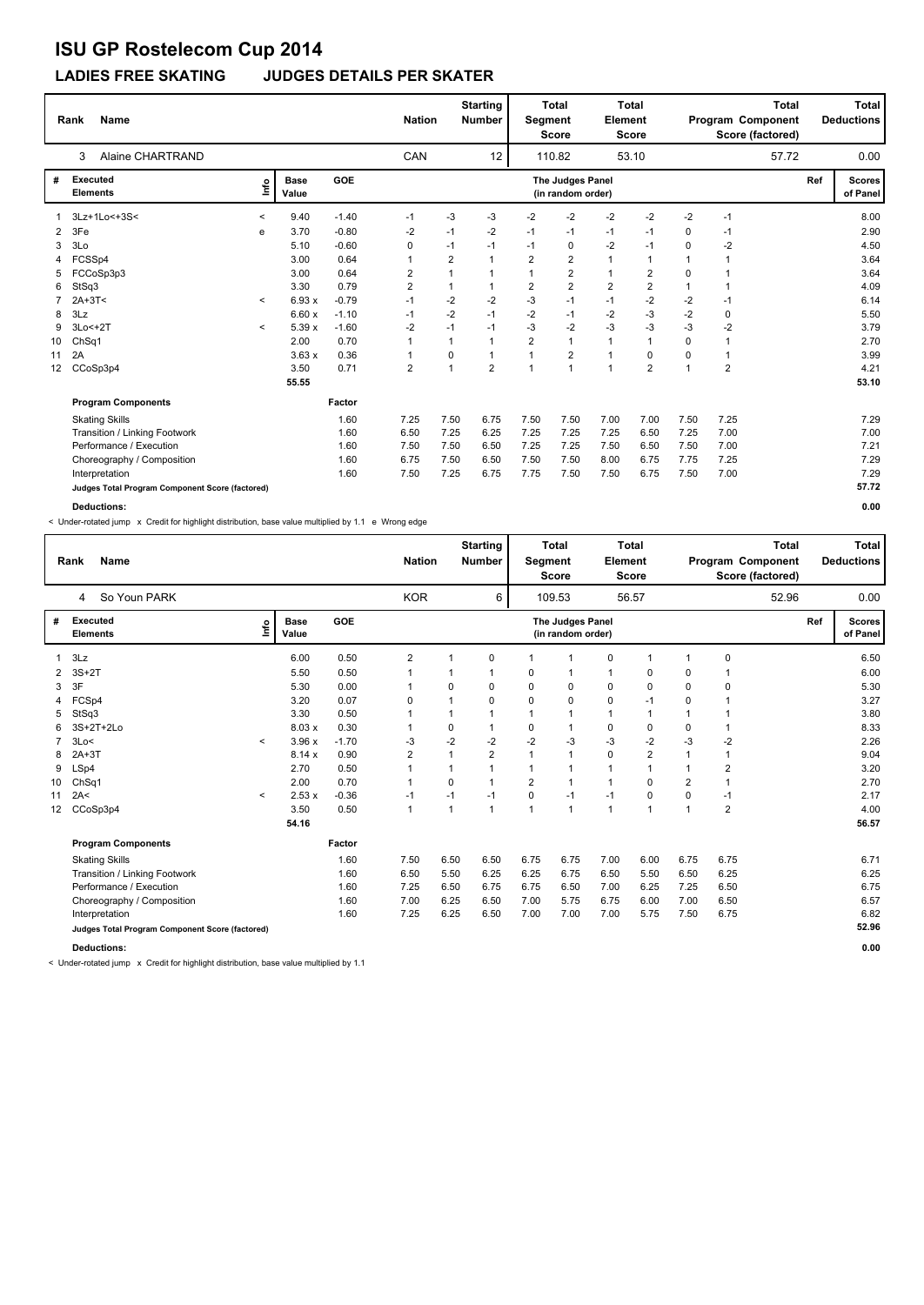### **LADIES FREE SKATING JUDGES DETAILS PER SKATER**

|                | <b>Name</b><br>Rank                             |         |                      |            | <b>Nation</b>  |              | <b>Starting</b><br><b>Number</b> | Segment     | <b>Total</b><br><b>Score</b>          | Element        | <b>Total</b><br><b>Score</b> |             | <b>Total</b><br>Program Component<br>Score (factored) |     | Total<br><b>Deductions</b> |
|----------------|-------------------------------------------------|---------|----------------------|------------|----------------|--------------|----------------------------------|-------------|---------------------------------------|----------------|------------------------------|-------------|-------------------------------------------------------|-----|----------------------------|
|                | Miyabi OBA<br>5                                 |         |                      |            | <b>JPN</b>     |              | 3                                |             | 107.81                                |                | 57.23                        |             | 50.58                                                 |     | 0.00                       |
| #              | <b>Executed</b><br><b>Elements</b>              | ١nf٥    | <b>Base</b><br>Value | <b>GOE</b> |                |              |                                  |             | The Judges Panel<br>(in random order) |                |                              |             |                                                       | Ref | <b>Scores</b><br>of Panel  |
|                | $2A+3T$                                         |         | 7.40                 | 0.80       | $\overline{2}$ | 0            | $\overline{1}$                   |             | 2                                     | $\overline{1}$ | $\mathbf{1}$                 | 1           | $\overline{1}$                                        |     | 8.20                       |
| $\overline{2}$ | 3F                                              |         | 5.30                 | 0.10       | $\overline{2}$ | 0            | 0                                | $\Omega$    | 0                                     | 0              | 0                            |             | 0                                                     |     | 5.40                       |
| 3              | FSSp4                                           |         | 3.00                 | 0.36       | $\mathbf 1$    | $\mathbf{1}$ | 1                                |             | $\overline{1}$                        | 0              | 0                            | 0           | 1                                                     |     | 3.36                       |
| 4              | 3S                                              |         | 4.20                 | 0.40       |                | 1            | $\mathbf 0$                      | $\mathbf 0$ | $\mathbf 0$                           | $\mathbf{1}$   | 1                            | 1           | 0                                                     |     | 4.60                       |
| 5              | StSq3                                           |         | 3.30                 | 0.29       |                | $\mathbf{1}$ | 0                                |             | 0                                     | 0              | $\mathbf{1}$                 |             | $-1$                                                  |     | 3.59                       |
| 6              | $3Lo < +2T$                                     | $\prec$ | 5.39x                | $-0.50$    | $\Omega$       | $-1$         | -1                               | $-1$        | 0                                     | $-1$           | $-1$                         | $-1$        | 0                                                     |     | 4.89                       |
|                | ChSq1                                           |         | 2.00                 | 0.50       |                | $\mathbf{1}$ | $\mathbf 0$                      |             | $\overline{1}$                        | $\mathbf 0$    | 0                            | $\mathbf 1$ | 1                                                     |     | 2.50                       |
| 8              | CCoSp3p4                                        |         | 3.50                 | $-0.09$    |                | 0            | 0                                | -1          | -1                                    | 0              | 0                            | $\Omega$    | $-1$                                                  |     | 3.41                       |
| 9              | 3Lo                                             |         | 5.61x                | 0.60       |                | 0            | 1                                |             | 1                                     | $\overline{1}$ | 1                            |             | 0                                                     |     | 6.21                       |
| 10             | 2A                                              |         | 3.63x                | 0.14       | 2              | $\mathbf{1}$ | 0                                | $\Omega$    | 0                                     | 0              | 0                            |             | 0                                                     |     | 3.77                       |
| 11             | 3S+2T+2Lo                                       |         | 8.03x                | 0.00       | 0              | 0            | 0                                | 0           | $\overline{1}$                        | $\pmb{0}$      | 0                            | $\Omega$    | 0                                                     |     | 8.03                       |
| 12             | FCSp4                                           |         | 3.20                 | 0.07       | $\mathbf{1}$   | $\mathbf{1}$ | $\Omega$                         | $\Omega$    | $\Omega$                              | $\mathbf 0$    | $\Omega$                     | $\Omega$    | $\mathbf 0$                                           |     | 3.27                       |
|                |                                                 |         | 54.56                |            |                |              |                                  |             |                                       |                |                              |             |                                                       |     | 57.23                      |
|                | <b>Program Components</b>                       |         |                      | Factor     |                |              |                                  |             |                                       |                |                              |             |                                                       |     |                            |
|                | <b>Skating Skills</b>                           |         |                      | 1.60       | 7.00           | 6.75         | 7.00                             | 6.25        | 6.50                                  | 6.00           | 7.00                         | 6.00        | 6.00                                                  |     | 6.50                       |
|                | Transition / Linking Footwork                   |         |                      | 1.60       | 6.50           | 6.50         | 6.75                             | 5.75        | 6.50                                  | 5.50           | 6.25                         | 5.75        | 5.25                                                  |     | 6.11                       |
|                | Performance / Execution                         |         |                      | 1.60       | 7.00           | 6.50         | 7.00                             | 6.25        | 6.25                                  | 5.75           | 5.75                         | 5.75        | 6.25                                                  |     | 6.25                       |
|                | Choreography / Composition                      |         |                      | 1.60       | 6.75           | 6.75         | 7.25                             | 6.00        | 6.75                                  | 6.25           | 6.50                         | 6.00        | 6.00                                                  |     | 6.43                       |
|                | Interpretation                                  |         |                      | 1.60       | 6.75           | 6.50         | 7.00                             | 6.00        | 6.75                                  | 6.00           | 6.25                         | 5.75        | 6.00                                                  |     | 6.32                       |
|                | Judges Total Program Component Score (factored) |         |                      |            |                |              |                                  |             |                                       |                |                              |             |                                                       |     | 50.58                      |
|                | Deductions:                                     |         |                      |            |                |              |                                  |             |                                       |                |                              |             |                                                       |     | 0.00                       |

< Under-rotated jump x Credit for highlight distribution, base value multiplied by 1.1

|                 | Rank<br><b>Name</b>                             |              |                      |            | <b>Nation</b>  |                | <b>Starting</b><br><b>Number</b> | <b>Segment</b> | <b>Total</b><br><b>Score</b>          | <b>Element</b> | <b>Total</b><br>Score |                | <b>Total</b><br>Program Component<br>Score (factored) |     | Total<br><b>Deductions</b> |
|-----------------|-------------------------------------------------|--------------|----------------------|------------|----------------|----------------|----------------------------------|----------------|---------------------------------------|----------------|-----------------------|----------------|-------------------------------------------------------|-----|----------------------------|
|                 | Mirai NAGASU<br>6                               |              |                      |            | <b>USA</b>     |                | 9                                |                | 106.98                                |                | 52.60                 |                | 54.38                                                 |     | 0.00                       |
| #               | Executed<br><b>Elements</b>                     | lnfo         | <b>Base</b><br>Value | <b>GOE</b> |                |                |                                  |                | The Judges Panel<br>(in random order) |                |                       |                |                                                       | Ref | <b>Scores</b><br>of Panel  |
| 1               | $3F+3T<$                                        | $\prec$      | 8.30                 | $-0.50$    | 0              | $-1$           | $-1$                             | -2             | $-1$                                  | $-1$           | $-1$                  | 0              | 0                                                     |     | 7.80                       |
|                 | 2 $2A+3T<$                                      | $\checkmark$ | 6.30                 | $-0.36$    | -1             | $-1$           | $-1$                             | $-1$           | $-1$                                  | 0              | $-1$                  | $\mathbf 0$    | 0                                                     |     | 5.94                       |
| 3               | 3Lz                                             | $\checkmark$ | 4.20                 | $-0.70$    | $-1$           | $-1$           | $-1$                             | $-1$           | $-1$                                  | $-1$           | $-1$                  | $-1$           | $-1$                                                  |     | 3.50                       |
| 4               | StSq3                                           |              | 3.30                 | 0.29       | 0              | 0              | 0                                | 0              | $\mathbf{1}$                          | $\mathbf{1}$   | 1                     |                | 1                                                     |     | 3.59                       |
| 5               | FCSp4                                           |              | 3.20                 | 0.43       |                | -1             | 1                                | 0              | $\mathbf{1}$                          | $\overline{1}$ | 1                     |                | 0                                                     |     | 3.63                       |
| 6               | 3S+2T+2T                                        |              | 7.48x                | 0.20       | 0              | 0              | 1                                | 0              | 0                                     | 0              | 0                     |                | 1                                                     |     | 7.68                       |
| 7               | 3F<<                                            | <<           | 2.09x                | $-0.90$    | $-3$           | $-3$           | $-3$                             | -3             | $-3$                                  | $-3$           | $-2$                  | $-3$           | $-3$                                                  |     | 1.19                       |
| 8               | 3Lo                                             |              | 5.61x                | 0.70       | $\overline{1}$ | $\mathbf 1$    | 1                                | $\mathbf{1}$   | $\mathbf{1}$                          | $\mathbf{1}$   | $\Omega$              | $\mathbf{1}$   | 2                                                     |     | 6.31                       |
| 9               | CCoSp3p4                                        |              | 3.50                 | 0.07       | 0              | 0              | 0                                | 1              | 0                                     | $\mathbf 0$    | 1                     | $-2$           | 0                                                     |     | 3.57                       |
| 10              | ChSq1                                           |              | 2.00                 | 1.20       | $\overline{2}$ | $\overline{2}$ | 1                                | $\overline{2}$ | $\overline{2}$                        | $\mathbf{1}$   | 2                     | $\overline{2}$ | $\mathbf 0$                                           |     | 3.20                       |
| 11              | 2A                                              |              | 3.63x                | $-1.00$    | $-2$           | $-2$           | $-2$                             | $-2$           | $-2$                                  | $-2$           | $-2$                  | $-2$           | $-2$                                                  |     | 2.63                       |
| 12 <sup>2</sup> | LSp4                                            |              | 2.70                 | 0.86       | $\overline{1}$ | 1              | $\overline{2}$                   | $\overline{2}$ | $\overline{2}$                        | $\overline{1}$ | $\overline{2}$        | $\overline{2}$ | $\overline{2}$                                        |     | 3.56                       |
|                 |                                                 |              | 52.31                |            |                |                |                                  |                |                                       |                |                       |                |                                                       |     | 52.60                      |
|                 | <b>Program Components</b>                       |              |                      | Factor     |                |                |                                  |                |                                       |                |                       |                |                                                       |     |                            |
|                 | <b>Skating Skills</b>                           |              |                      | 1.60       | 7.25           | 7.50           | 6.75                             | 6.75           | 6.75                                  | 6.75           | 7.00                  | 7.25           | 6.75                                                  |     | 6.93                       |
|                 | Transition / Linking Footwork                   |              |                      | 1.60       | 6.75           | 7.00           | 6.25                             | 6.50           | 6.50                                  | 6.00           | 6.50                  | 6.25           | 6.00                                                  |     | 6.39                       |
|                 | Performance / Execution                         |              |                      | 1.60       | 6.75           | 7.50           | 6.50                             | 6.75           | 6.75                                  | 7.25           | 6.75                  | 7.00           | 6.00                                                  |     | 6.82                       |
|                 | Choreography / Composition                      |              |                      | 1.60       | 7.00           | 7.25           | 6.75                             | 7.00           | 6.75                                  | 7.00           | 7.25                  | 6.50           | 6.25                                                  |     | 6.89                       |
|                 | Interpretation                                  |              |                      | 1.60       | 6.75           | 7.25           | 6.50                             | 7.00           | 7.00                                  | 7.50           | 7.00                  | 7.25           | 5.75                                                  |     | 6.96                       |
|                 | Judges Total Program Component Score (factored) |              |                      |            |                |                |                                  |                |                                       |                |                       |                |                                                       |     | 54.38                      |
|                 |                                                 |              |                      |            |                |                |                                  |                |                                       |                |                       |                |                                                       |     |                            |

**Deductions: 0.00**

< Under-rotated jump << Downgraded jump x Credit for highlight distribution, base value multiplied by 1.1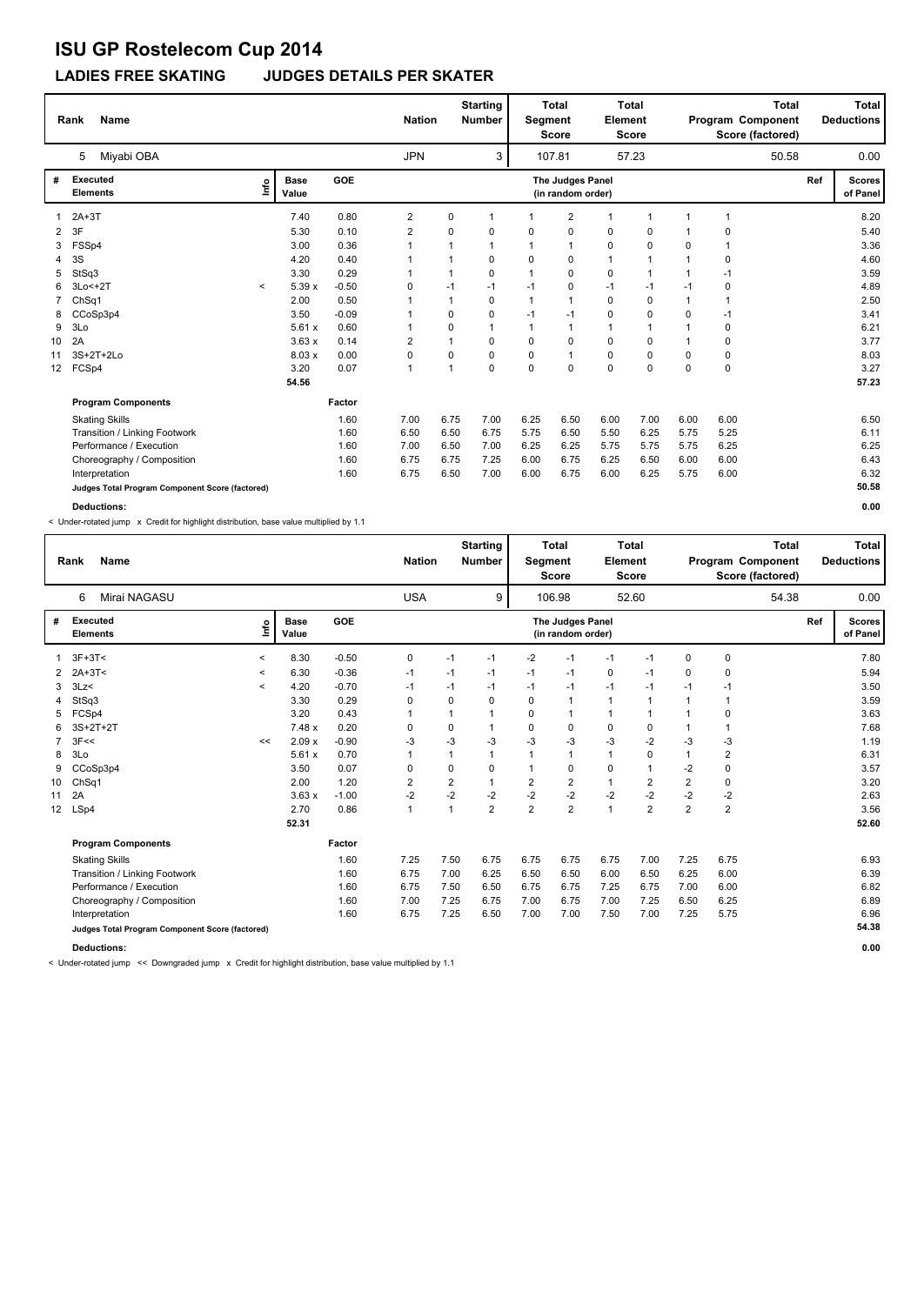### **LADIES FREE SKATING JUDGES DETAILS PER SKATER**

|    | <b>Name</b><br>Rank                             |         |                      |            | <b>Nation</b> |              | <b>Starting</b><br><b>Number</b> | <b>Segment</b> | <b>Total</b><br><b>Score</b>          | Element                 | Total<br><b>Score</b> |                | <b>Total</b><br>Program Component<br>Score (factored) |     | Total<br><b>Deductions</b> |
|----|-------------------------------------------------|---------|----------------------|------------|---------------|--------------|----------------------------------|----------------|---------------------------------------|-------------------------|-----------------------|----------------|-------------------------------------------------------|-----|----------------------------|
|    | Angela WANG<br>7                                |         |                      |            | <b>USA</b>    |              | 4                                |                | 99.50                                 |                         | 46.41                 |                | 53.09                                                 |     | 0.00                       |
| #  | <b>Executed</b><br><b>Elements</b>              | ١nf٥    | <b>Base</b><br>Value | <b>GOE</b> |               |              |                                  |                | The Judges Panel<br>(in random order) |                         |                       |                |                                                       | Ref | <b>Scores</b><br>of Panel  |
|    | 3Lz+3T<+2T                                      | $\prec$ | 10.30                | $-0.20$    | $-1$          | 0            | $-1$                             | $-1$           | 1                                     | 1                       | 0                     | $-1$           | 0                                                     |     | 10.10                      |
| 2  | 3F                                              |         | 5.30                 | 0.70       | 1             | 1            |                                  | 1              | 1                                     |                         | 0                     | 1              | 2                                                     |     | 6.00                       |
| 3  | 2S                                              |         | 1.30                 | $-0.40$    | $-1$          | $-2$         | -2                               | $-2$           | $-2$                                  | $-2$                    | $-2$                  | -2             | $-2$                                                  |     | 0.90                       |
| 4  | LSp4                                            |         | 2.70                 | 0.86       | 1             | 0            | $\overline{2}$                   | $\overline{2}$ | $\overline{2}$                        | $\overline{\mathbf{c}}$ | 1                     | $\overline{2}$ | $\overline{2}$                                        |     | 3.56                       |
| 5  | FCSp3                                           |         | 2.80                 | 0.50       |               | 1            |                                  |                | $\mathbf{1}$                          | 1                       | 1                     | 1              |                                                       |     | 3.30                       |
| 6  | StSq3                                           |         | 3.30                 | 0.43       | 0             | $\mathbf{1}$ | 0                                | 1              | $\mathbf{1}$                          | 1                       |                       | 1              |                                                       |     | 3.73                       |
|    | 3Lo<                                            | $\prec$ | 3.96x                | $-0.90$    | $-1$          | $-2$         | $-1$                             | $-2$           | $-1$                                  | $-1$                    | $-1$                  | $-1$           | $-2$                                                  |     | 3.06                       |
| 8  | 1Lz                                             |         | 0.66x                | 0.00       | 0             | 0            | 0                                | $\Omega$       | 0                                     | 0                       | 0                     | 0              | $-1$                                                  |     | 0.66                       |
| 9  | 3T                                              |         | 4.51x                | $-0.50$    | $-1$          | $-1$         | $-1$                             | $-1$           | $-1$                                  | $-1$                    | 0                     | 0              | 0                                                     |     | 4.01                       |
| 10 | ChSq1                                           |         | 2.00                 | 0.60       | $\mathbf{1}$  | 1            | $\mathbf 1$                      | $\mathbf 1$    | $\Omega$                              | $\overline{2}$          | 0                     | 1              |                                                       |     | 2.60                       |
| 11 | $2A+2T$                                         |         | 5.06x                | 0.14       | 0             | 0            | $\mathbf 0$                      | $\Omega$       | $\mathbf 0$                           | 0                       | 1                     | 1              |                                                       |     | 5.20                       |
| 12 | CCoSp3p3                                        |         | 3.00                 | 0.29       | 0             | 0            | $-1$                             | $\overline{1}$ | $\mathbf{1}$                          | $\overline{1}$          | $\mathbf 0$           | $\overline{2}$ | 1                                                     |     | 3.29                       |
|    |                                                 |         | 44.89                |            |               |              |                                  |                |                                       |                         |                       |                |                                                       |     | 46.41                      |
|    | <b>Program Components</b>                       |         |                      | Factor     |               |              |                                  |                |                                       |                         |                       |                |                                                       |     |                            |
|    | <b>Skating Skills</b>                           |         |                      | 1.60       | 6.50          | 6.50         | 6.25                             | 7.00           | 6.50                                  | 6.75                    | 7.25                  | 6.75           | 7.25                                                  |     | 6.75                       |
|    | Transition / Linking Footwork                   |         |                      | 1.60       | 6.25          | 6.25         | 6.00                             | 6.50           | 6.50                                  | 6.50                    | 6.75                  | 6.50           | 6.25                                                  |     | 6.39                       |
|    | Performance / Execution                         |         |                      | 1.60       | 6.25          | 6.25         | 6.50                             | 6.75           | 7.00                                  | 6.75                    | 7.00                  | 6.50           | 6.50                                                  |     | 6.61                       |
|    | Choreography / Composition                      |         |                      | 1.60       | 6.50          | 6.50         | 6.50                             | 7.25           | 6.75                                  | 7.00                    | 6.75                  | 6.50           | 6.75                                                  |     | 6.68                       |
|    | Interpretation                                  |         |                      | 1.60       | 6.50          | 6.25         | 6.50                             | 7.00           | 7.00                                  | 7.00                    | 7.00                  | 6.75           | 6.50                                                  |     | 6.75                       |
|    | Judges Total Program Component Score (factored) |         |                      |            |               |              |                                  |                |                                       |                         |                       |                |                                                       |     | 53.09                      |
|    | <b>Deductions:</b>                              |         |                      |            |               |              |                                  |                |                                       |                         |                       |                |                                                       |     | 0.00                       |

< Under-rotated jump x Credit for highlight distribution, base value multiplied by 1.1

|                 | <b>Name</b><br>Rank                             |         |                      |            | <b>Nation</b> |             | <b>Starting</b><br><b>Number</b> | <b>Segment</b> | <b>Total</b><br><b>Score</b>          | Element      | <b>Total</b><br><b>Score</b> |          | <b>Total</b><br>Program Component<br>Score (factored) |     | Total<br><b>Deductions</b> |
|-----------------|-------------------------------------------------|---------|----------------------|------------|---------------|-------------|----------------------------------|----------------|---------------------------------------|--------------|------------------------------|----------|-------------------------------------------------------|-----|----------------------------|
|                 | Maria STAVITSKAIA<br>8                          |         |                      |            | <b>RUS</b>    |             | $\overline{7}$                   |                | 98.71                                 |              | 50.27                        |          | 48.44                                                 |     | 0.00                       |
| #               | Executed<br><b>Elements</b>                     | ١nf٥    | <b>Base</b><br>Value | <b>GOE</b> |               |             |                                  |                | The Judges Panel<br>(in random order) |              |                              |          |                                                       | Ref | <b>Scores</b><br>of Panel  |
|                 | $3Lz + 3T$                                      |         | 10.10                | $-0.50$    | $-1$          | -1          | $-1$                             | $-1$           | $-1$                                  | 0            | 0                            | $-1$     | 1                                                     |     | 9.60                       |
| 2               | 3F                                              |         | 5.30                 | 0.30       | 0             | 0           | $\Omega$                         | 0              | -1                                    | $\mathbf{1}$ | 0                            | -1       | 1                                                     |     | 5.60                       |
| 3               | 3T+2A+SEQ                                       |         | 5.92                 | 0.10       | 0             | 0           | $\Omega$                         | 0              | $\mathbf{1}$                          | 0            | 0                            | -1       | 0                                                     |     | 6.02                       |
| 4               | FSSp4                                           |         | 3.00                 | 0.29       | $\mathbf{1}$  | 0           | 1                                | $\Omega$       | 0                                     | $\mathbf{1}$ | $\mathbf{1}$                 | $\Omega$ | 1                                                     |     | 3.29                       |
| 5               | 3Lo<+2T                                         | $\prec$ | 4.90                 | $-0.70$    | $-1$          | $-1$        | $-1$                             | $-1$           | $-1$                                  | $-1$         | $-1$                         | $-1$     | $-1$                                                  |     | 4.20                       |
| 6               | 3 <sub>LO</sub>                                 |         | 5.61x                | $-0.60$    | $-1$          | $-1$        | 0                                | $-1$           | $-1$                                  | $-1$         | 0                            | $-1$     | $-1$                                                  |     | 5.01                       |
| 7               | 3S                                              |         | 4.62x                | $-0.50$    | $-1$          | $\mathbf 0$ | $-1$                             | $-1$           | 0                                     | $\pmb{0}$    | $-1$                         | $-1$     | $-1$                                                  |     | 4.12                       |
| 8               | CCoSp2p2                                        |         | 1.80                 | 0.00       | $\Omega$      | 0           | $\Omega$                         | 0              | $-1$                                  | 0            | $\Omega$                     | $\Omega$ | 0                                                     |     | 1.80                       |
| 9               | StSq2                                           |         | 2.60                 | 0.00       | 0             | 0           | $\Omega$                         | 0              | $\mathbf 0$                           | $\mathbf 0$  | $\Omega$                     |          | 0                                                     |     | 2.60                       |
| 10 <sup>1</sup> | Ch <sub>Sq1</sub>                               |         | 2.00                 | 0.00       | 0             | $\mathbf 0$ | $\Omega$                         | $-1$           | $\mathbf 0$                           | $\mathbf 0$  | $\Omega$                     | $\Omega$ | 0                                                     |     | 2.00                       |
| 11              | 2A                                              |         | 3.63x                | 0.00       | 0             | 0           | 1                                | 0              | $\mathbf 0$                           | $\mathbf 0$  | 0                            | $\Omega$ | 0                                                     |     | 3.63                       |
| 12 <sup>2</sup> | LSp2                                            |         | 1.90                 | 0.50       | $\mathbf{1}$  | 1           | 1                                | $\overline{ }$ | $\mathbf{1}$                          | $\mathbf 0$  | 1                            | 1        | 1                                                     |     | 2.40                       |
|                 |                                                 |         | 51.38                |            |               |             |                                  |                |                                       |              |                              |          |                                                       |     | 50.27                      |
|                 | <b>Program Components</b>                       |         |                      | Factor     |               |             |                                  |                |                                       |              |                              |          |                                                       |     |                            |
|                 | <b>Skating Skills</b>                           |         |                      | 1.60       | 6.25          | 6.25        | 5.75                             | 6.00           | 6.50                                  | 6.75         | 7.00                         | 6.50     | 6.00                                                  |     | 6.32                       |
|                 | Transition / Linking Footwork                   |         |                      | 1.60       | 5.75          | 5.75        | 5.25                             | 5.25           | 5.50                                  | 6.25         | 6.50                         | 6.00     | 5.50                                                  |     | 5.71                       |
|                 | Performance / Execution                         |         |                      | 1.60       | 6.00          | 6.50        | 5.75                             | 5.75           | 5.75                                  | 6.25         | 7.00                         | 6.50     | 6.25                                                  |     | 6.14                       |
|                 | Choreography / Composition                      |         |                      | 1.60       | 6.00          | 6.25        | 5.50                             | 5.50           | 6.00                                  | 6.50         | 7.00                         | 6.25     | 5.75                                                  |     | 6.04                       |
|                 | Interpretation                                  |         |                      | 1.60       | 6.25          | 6.25        | 5.50                             | 5.50           | 6.00                                  | 6.50         | 6.75                         | 6.25     | 5.75                                                  |     | 6.07                       |
|                 | Judges Total Program Component Score (factored) |         |                      |            |               |             |                                  |                |                                       |              |                              |          |                                                       |     | 48.44                      |

**Deductions: 0.00**

< Under-rotated jump x Credit for highlight distribution, base value multiplied by 1.1 ! Not clear edge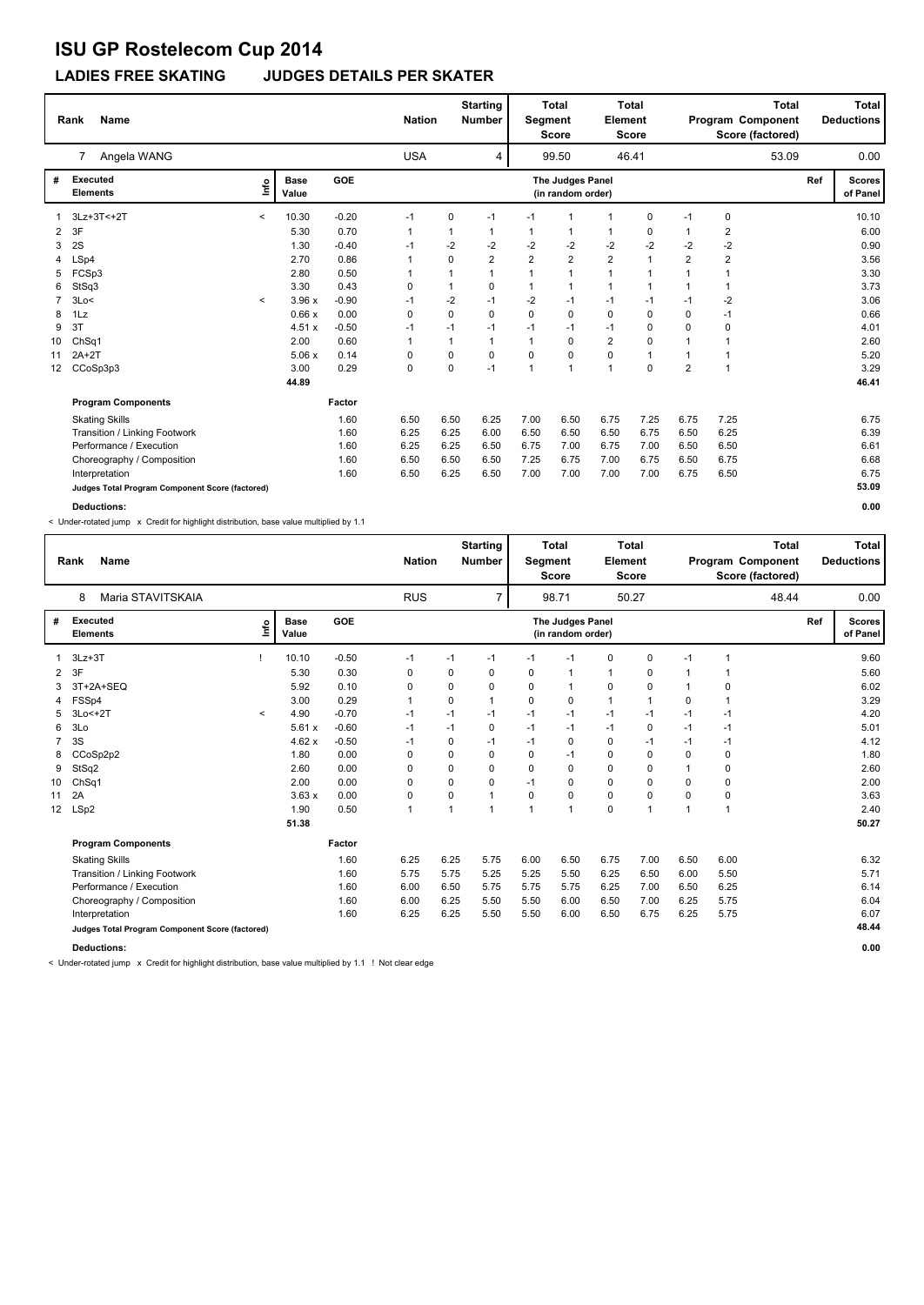### **LADIES FREE SKATING JUDGES DETAILS PER SKATER**

|                | <b>Name</b><br>Rank                             |         |                      |         | <b>Nation</b> |                         | <b>Starting</b><br><b>Number</b> | Segment                 | <b>Total</b><br><b>Score</b>          | Element        | <b>Total</b><br><b>Score</b> |                | <b>Total</b><br>Program Component<br>Score (factored) |     | <b>Total</b><br><b>Deductions</b> |
|----------------|-------------------------------------------------|---------|----------------------|---------|---------------|-------------------------|----------------------------------|-------------------------|---------------------------------------|----------------|------------------------------|----------------|-------------------------------------------------------|-----|-----------------------------------|
|                | Ashley CAIN<br>9                                |         |                      |         | <b>USA</b>    |                         | 8                                |                         | 93.72                                 |                | 40.52                        |                | 53.20                                                 |     | 0.00                              |
| #              | <b>Executed</b><br><b>Elements</b>              | ١nf٥    | <b>Base</b><br>Value | GOE     |               |                         |                                  |                         | The Judges Panel<br>(in random order) |                |                              |                |                                                       | Ref | <b>Scores</b><br>of Panel         |
|                | $3Lz<+2T$                                       | $\prec$ | 5.50                 | $-0.70$ | 0             | $-1$                    | $-1$                             | $-1$                    | $-1$                                  | $-1$           | $-1$                         | $-1$           | $-1$                                                  |     | 4.80                              |
| $\overline{2}$ | 3Lo                                             |         | 5.10                 | $-1.40$ | $-2$          | $-2$                    | $-2$                             | $-2$                    | $-2$                                  | $-2$           | $-2$                         | $-2$           | $-2$                                                  |     | 3.70                              |
| 3              | 2A                                              |         | 3.30                 | 0.21    | 0             | 1                       | $\overline{1}$                   | $\Omega$                | $\Omega$                              | 0              | 0                            | $\overline{1}$ | 1                                                     |     | 3.51                              |
| 4              | CCoSp3p4                                        |         | 3.50                 | 0.43    | 1             | 1                       |                                  |                         | $\overline{1}$                        | 0              | 1                            | 0              | 1                                                     |     | 3.93                              |
| 5.             | $3F<<+2T$                                       | <<      | 3.20                 | $-0.73$ | -2            | $-2$                    | -2                               | $-2$                    | $-3$                                  | $-3$           | $-2$                         | $-3$           | $-3$                                                  |     | 2.47                              |
| 6              | 3Lo+REP                                         |         | 3.57                 | 0.00    | 0             | 0                       | $\mathbf 0$                      | 0                       | 0                                     | 0              | 0                            | 0              | 0                                                     |     | 3.57                              |
| $\overline{7}$ | 3S                                              |         | 4.62x                | $-1.40$ | $-2$          | $-2$                    | $-2$                             | $-2$                    | $-2$                                  | $-2$           | $-3$                         | $-2$           | $-2$                                                  |     | 3.22                              |
| 8              | StSq3                                           |         | 3.30                 | 0.29    | 1             | $\overline{\mathbf{c}}$ | $\overline{1}$                   | $\mathbf 0$             | $\overline{1}$                        | 0              | $\mathbf 0$                  | 0              | 1                                                     |     | 3.59                              |
| 9              | 2A<                                             | $\prec$ | 2.53x                | $-0.50$ | $-1$          | $-1$                    | $-1$                             | $-1$                    | $-1$                                  | $-1$           | $-1$                         | $-1$           | $-1$                                                  |     | 2.03                              |
| 10             | FSSp4                                           |         | 3.00                 | 0.50    | 0             | $\mathbf{1}$            |                                  |                         | $\overline{1}$                        | $\mathbf{1}$   |                              | 1              |                                                       |     | 3.50                              |
| 11             | ChSq1                                           |         | 2.00                 | 1.00    | $\mathbf{1}$  | $\overline{\mathbf{c}}$ | $\overline{1}$                   | $\overline{\mathbf{c}}$ | $\overline{1}$                        | 1              |                              | 2              | 2                                                     |     | 3.00                              |
| 12             | LSp4                                            |         | 2.70                 | 0.50    | $\mathbf{1}$  | $\mathbf{1}$            | $\overline{1}$                   | $\overline{1}$          | $\overline{1}$                        | $\overline{1}$ | $\overline{ }$               | 1              | 1                                                     |     | 3.20                              |
|                |                                                 |         | 42.32                |         |               |                         |                                  |                         |                                       |                |                              |                |                                                       |     | 40.52                             |
|                | <b>Program Components</b>                       |         |                      | Factor  |               |                         |                                  |                         |                                       |                |                              |                |                                                       |     |                                   |
|                | <b>Skating Skills</b>                           |         |                      | 1.60    | 6.50          | 7.00                    | 6.75                             | 6.75                    | 6.50                                  | 6.25           | 7.25                         | 6.75           | 7.00                                                  |     | 6.75                              |
|                | Transition / Linking Footwork                   |         |                      | 1.60    | 6.00          | 6.25                    | 6.50                             | 6.25                    | 6.50                                  | 6.00           | 7.00                         | 6.75           | 6.25                                                  |     | 6.36                              |
|                | Performance / Execution                         |         |                      | 1.60    | 6.00          | 6.75                    | 6.75                             | 6.50                    | 6.75                                  | 6.25           | 7.25                         | 6.25           | 7.25                                                  |     | 6.64                              |
|                | Choreography / Composition                      |         |                      | 1.60    | 6.25          | 7.00                    | 7.00                             | 6.50                    | 7.00                                  | 6.25           | 7.00                         | 6.75           | 7.00                                                  |     | 6.79                              |
|                | Interpretation                                  |         |                      | 1.60    | 6.50          | 7.00                    | 6.75                             | 6.50                    | 7.00                                  | 6.25           | 6.75                         | 6.50           | 7.00                                                  |     | 6.71                              |
|                | Judges Total Program Component Score (factored) |         |                      |         |               |                         |                                  |                         |                                       |                |                              |                |                                                       |     | 53.20                             |
|                | Deductions:                                     |         |                      |         |               |                         |                                  |                         |                                       |                |                              |                |                                                       |     | 0.00                              |

< Under-rotated jump << Downgraded jump x Credit for highlight distribution, base value multiplied by 1.1 REP Jump repetition

|    | Rank<br><b>Name</b>                             |              |                      |            | <b>Nation</b> |                | <b>Starting</b><br><b>Number</b> | Segment  | <b>Total</b><br><b>Score</b>          | Element        | <b>Total</b><br><b>Score</b> |             | <b>Total</b><br>Program Component<br>Score (factored) |     | <b>Total</b><br><b>Deductions</b> |
|----|-------------------------------------------------|--------------|----------------------|------------|---------------|----------------|----------------------------------|----------|---------------------------------------|----------------|------------------------------|-------------|-------------------------------------------------------|-----|-----------------------------------|
|    | Maria ARTEMIEVA<br>10                           |              |                      |            | <b>RUS</b>    |                | 5                                |          | 92.84                                 |                | 41.97                        |             | 52.87                                                 |     | $-2.00$                           |
| #  | Executed<br><b>Elements</b>                     | lnfo         | <b>Base</b><br>Value | <b>GOE</b> |               |                |                                  |          | The Judges Panel<br>(in random order) |                |                              |             |                                                       | Ref | <b>Scores</b><br>of Panel         |
| 1  | 3Lz                                             |              | 6.00                 | $-1.30$    | $-2$          | $-2$           | $-2$                             | $-2$     | $-1$                                  | $-2$           | $-2$                         | -2          | $-1$                                                  |     | 4.70                              |
| 2  | 3Lo<                                            | $\checkmark$ | 3.60                 | $-1.10$    | $-2$          | $-1$           | $-2$                             | -2       | -2                                    | $-1$           | $-1$                         | $-2$        | $-1$                                                  |     | 2.50                              |
| 3  | 3Fe                                             | e            | 3.70                 | $-0.90$    | $-1$          | $-1$           | $-1$                             | $-1$     | $-2$                                  | $-1$           | 0                            | $-2$        | $-2$                                                  |     | 2.80                              |
| 4  | $3T+2T$                                         |              | 5.40                 | $-1.00$    | $-2$          | $-2$           | $-1$                             | $-1$     | $-1$                                  | $-1$           | $-1$                         | $-2$        | $-2$                                                  |     | 4.40                              |
| 5  | FCCoSp3p4                                       |              | 3.50                 | 0.43       | $\mathbf{1}$  | 1              | $\mathbf{1}$                     | 0        | $\mathbf 0$                           | 1              | 1                            | 1           | $\overline{1}$                                        |     | 3.93                              |
| 6  | StSq3                                           |              | 3.30                 | 0.50       | 1             | 1              | 1                                | 1        | $\mathbf 1$                           | $\overline{2}$ | 1                            |             | 1                                                     |     | 3.80                              |
|    | $2A+2T$                                         |              | 5.06x                | 0.14       | 0             | 1              | 0                                | 0        | $\mathbf{1}$                          | $\pmb{0}$      | 0                            |             | 0                                                     |     | 5.20                              |
| 8  | 3Lz << +REP                                     | <<           | 1.62x                | $-0.90$    | $-3$          | -3             | $-3$                             | -3       | -3                                    | $-3$           | $-3$                         | -3          | $-3$                                                  |     | 0.72                              |
| 9  | 2A                                              |              | 3.63x                | 0.00       | 0             | $\mathbf{1}$   | 0                                | 0        | $\mathbf 0$                           | $\pmb{0}$      | 0                            | $\mathbf 0$ | 0                                                     |     | 3.63                              |
| 10 | LSp4                                            |              | 2.70                 | 0.79       |               | $\overline{2}$ | 1                                | 2        | $\overline{2}$                        | $\overline{2}$ | $\overline{\mathbf{c}}$      |             |                                                       |     | 3.49                              |
| 11 | ChSq1                                           |              | 2.00                 | 0.80       |               | $\mathbf{1}$   | $\overline{\mathbf{c}}$          |          | $\mathbf{1}$                          | $\overline{2}$ | 1                            |             |                                                       |     | 2.80                              |
| 12 | CCoSp3p4                                        |              | 3.50                 | 0.50       | 1             | $\overline{ }$ | 1                                | $\Omega$ | $\overline{2}$                        | $\overline{1}$ | $\overline{1}$               | $\Omega$    | $\overline{2}$                                        |     | 4.00                              |
|    |                                                 |              | 44.01                |            |               |                |                                  |          |                                       |                |                              |             |                                                       |     | 41.97                             |
|    | <b>Program Components</b>                       |              |                      | Factor     |               |                |                                  |          |                                       |                |                              |             |                                                       |     |                                   |
|    | <b>Skating Skills</b>                           |              |                      | 1.60       | 6.75          | 6.75           | 7.00                             | 6.75     | 6.50                                  | 6.25           | 7.00                         | 6.50        | 6.75                                                  |     | 6.71                              |
|    | Transition / Linking Footwork                   |              |                      | 1.60       | 6.50          | 6.00           | 6.25                             | 6.00     | 6.25                                  | 6.00           | 6.50                         | 6.25        | 6.50                                                  |     | 6.25                              |
|    | Performance / Execution                         |              |                      | 1.60       | 6.75          | 6.50           | 7.00                             | 6.25     | 6.75                                  | 6.25           | 7.00                         | 6.50        | 6.50                                                  |     | 6.61                              |
|    | Choreography / Composition                      |              |                      | 1.60       | 6.75          | 6.50           | 6.50                             | 6.75     | 6.50                                  | 6.50           | 7.00                         | 6.75        | 7.00                                                  |     | 6.68                              |
|    | Interpretation                                  |              |                      | 1.60       | 7.00          | 6.50           | 6.75                             | 6.75     | 6.25                                  | 6.50           | 7.25                         | 6.75        | 7.25                                                  |     | 6.79                              |
|    | Judges Total Program Component Score (factored) |              |                      |            |               |                |                                  |          |                                       |                |                              |             |                                                       |     | 52.87                             |
|    | <b>Deductions:</b>                              |              | Time violation:      | $-1.00$    |               |                |                                  | Falls:   | $-1.00$                               |                |                              |             |                                                       |     | $-2.00$                           |

< Under-rotated jump << Downgraded jump x Credit for highlight distribution, base value multiplied by 1.1 e Wrong edge REP Jump repetition